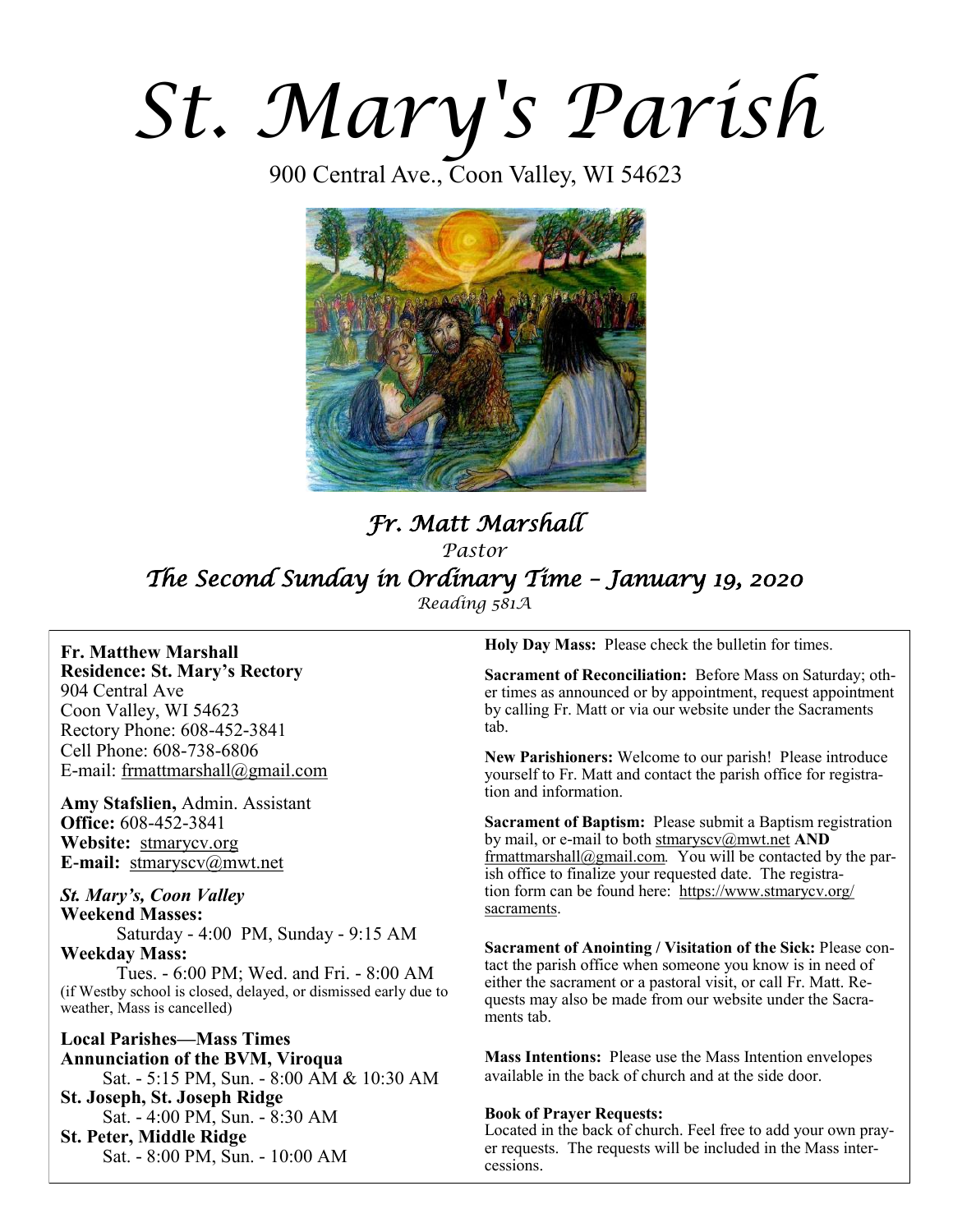**—————————————————————————–———–-——–--—————————————–—**

# **SUNDAY, JANUARY 19, 2020**

- 1) Isaiah 49:3, 5-6<br>2) 1 Corinthians 1:
- 2) 1 Corinthians 1:1-3
- 3) John 1:29-34

FOCUS: By virtue of our baptism, we have been called to be servants for the Father's mission.

As followers of Jesus, we are duty-bound to bring the good news of salvation to a world very much in need of saving. As disciples of the one true God, we must find our voice and speak his holy truth even when it may be inconvenient or unwanted.

# LITURGY OF THE WORD

In the first reading, God reminds Isaiah that Israel is the Lord's servant. Paul greets the Church of Corinth, announcing he has been called to be an Apostle. In the Gospel, John announces Jesus as *the Lamb of God*.



| <b>Giving Last Week</b> | Week 02                     | 1/12/2019  |
|-------------------------|-----------------------------|------------|
| <b>Adult Envelopes</b>  | \$1398.00 Needed Weekly     | \$1,900.00 |
| Offertory               | \$132.00 Received This Week | \$1,654.00 |
| New Years Day           | \$20.00 YTD Needed          | \$3,800.00 |
| Votive Lights           | \$104.00 YTD Received       | \$3,411.00 |
| Total                   | \$1,654.00 Difference       | (389.00)   |
| 29 Env. Received        |                             |            |

# Mass Intentions

We have the following dates available for the next few months: Jan. 28, & 31. Feb. **8,** 14, 18,25, 28, & **29**. Mar. 3, 4, 6, 10, 11, **14,** 17, 20, 27, **29,** & 31. Please use the Mass Intention Envelopes located in the back and by the side door to request a Mass. Thank you.

Jan. 19 - 9:15 AM ~ †Arlene Seichter

Jan. 21 - 6:00 PM  $\sim$  Our Parish Family

Jan. 22 - 8:00 AM ~ †Deceased members of the Ollendick and Fleming Families

Jan. 24 - 8:00 AM  $\sim$  Our Parish Family

Jan. 25 - 4:00 PM  $\sim$  †Edwin Sedevie

Jan. 26 - 9:15 AM ~ †Kylie Von Ruden

## **Diocesan Announcement**

This weekend, the Diocese is disclosing of names of clergy with a substantiated allegation of child sexual abuse. To see the list of names and to access several resources please visit our Diocesan website: [www.diolc.org.](http://www.diolc.org) The link is on the main page, it is a large block labeled, "*Protect and Heal*". I highly encourage anyone who may have been affected or who has more information to contact the report hotline and the police. If you are having trouble accessing the online report forms or any other online information, please contact our Parish Office so that we can provide you with paper copies. You may also call the Diocese at (608) 788-7700. Operators will be standing by in the coming weeks to assist people as they process this difficult announcement. Please do what you find helpful to process this sad news from our Diocese. If I may be of assistance, please let me know. Let's all keep one another in prayer, especially those who have been so hurt by the Church. - Fr. Matt

| <b>Annual Appeal 2019-2020</b>                      |                      |                       |  |  |
|-----------------------------------------------------|----------------------|-----------------------|--|--|
| As of 01/10/2020                                    | <b>Total Pledged</b> | <b>Total Payments</b> |  |  |
| Pledged/Paid                                        | \$12,925.00          | \$12,325.00           |  |  |
| <b>Target Amount</b>                                | \$11,755.00          | \$11,755.00           |  |  |
| <b>Under Target</b>                                 | \$1,170.00           | \$570.00              |  |  |
| Percent Pledged: 109.95%, Percent Received: 104.85% |                      |                       |  |  |
| Number Contributing:                                | 33                   |                       |  |  |

*WE HAVE REACHED OUR TARGET!!! ALL DONATIONS FROM THIS POINT FORWARD WILL BE RETURNED TO THE PARISH!*  Thank you all who have donated! Extra cards and envelopes are located at the church doors, or you may give online at: https://diolc.org/donate-online, under Designation, choose: 2019 (445) St. Mary Parish. Keep in mind that any money donated beyond the goal is returned to the parish untaxed by the Diocese.

# Next Week in Service

If you are not able to be at the Mass scheduled below, please find a substitute. Thank you

|                            | Sat., Jan. 25<br>4:00 PM           | <b>Sun., Jan. 26</b><br>9:15AM |  |  |
|----------------------------|------------------------------------|--------------------------------|--|--|
| Servers:                   | <b>Volunteers</b>                  | Wyatt and Aliyah<br>McCauley   |  |  |
| Reader (s):                | Nancy Peters                       | Ryan Goodwin                   |  |  |
| Communion<br>Minister (s): | Marge Antoniewicz                  | Jodie Holdorf                  |  |  |
| Ushers:                    | Joe Roesler and<br>Volunteer       | Jim Fleming and<br>Volunteer   |  |  |
| Money<br>Counters:         | Randy Baranczyk and Leo Nickelotti |                                |  |  |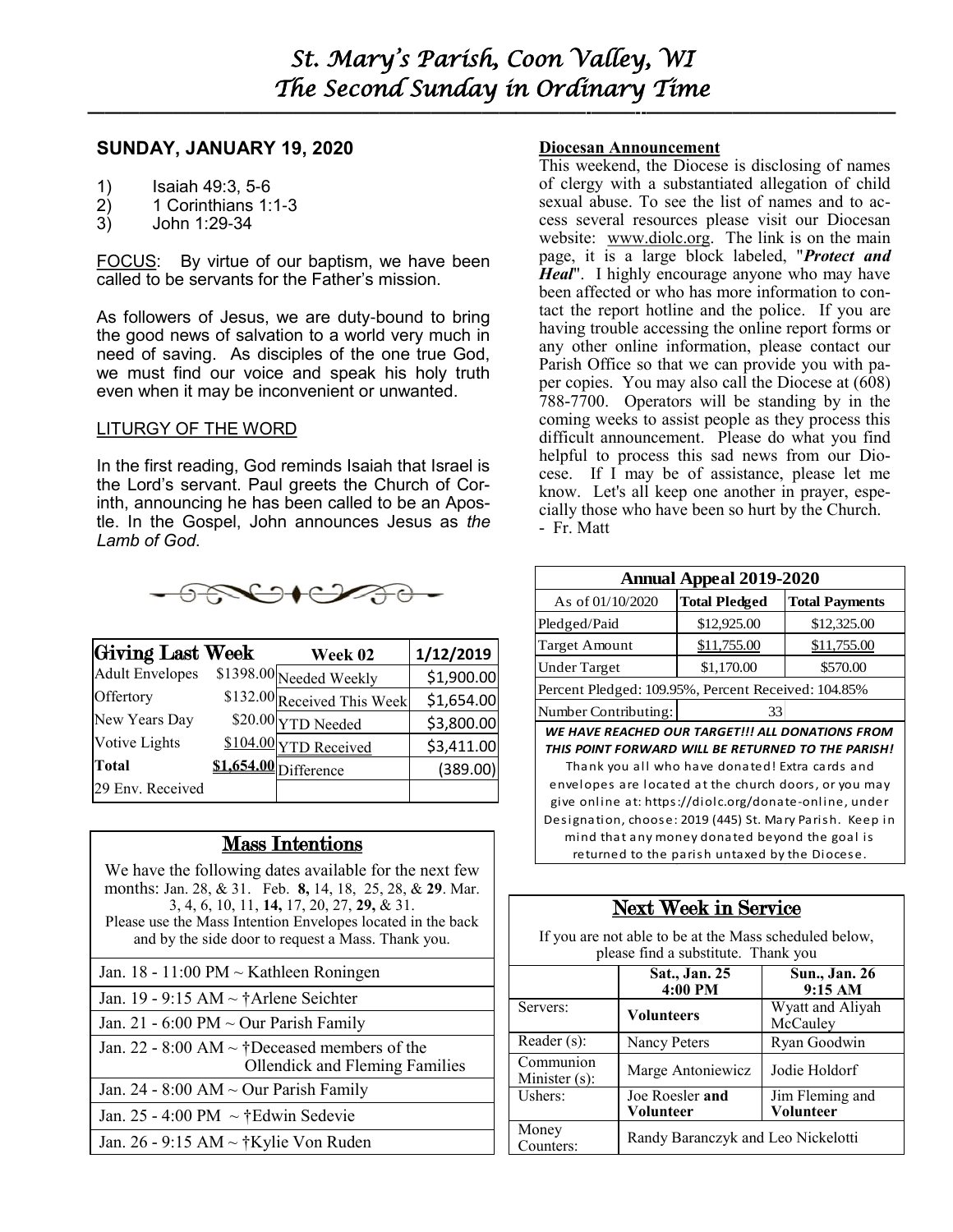| <b>Upcoming Events/Calendar</b> |                       |                                                                               |  |  |
|---------------------------------|-----------------------|-------------------------------------------------------------------------------|--|--|
| Jan. 19                         | A fter<br>Mass        | <b>Religious Education Classes</b>                                            |  |  |
| Jan. 21                         | $7:00 \text{ PM}$     | <b>PCCW</b> Meeting                                                           |  |  |
| Jan. 26                         | A fter<br><b>Mass</b> | <b>Religious Education Classes</b>                                            |  |  |
| Feb. 1/2                        | During<br>Mass        | Special Collection for Catholic Cam-<br>paign for Human Development<br>(CCHD) |  |  |
| Feb. 2                          | <b>A</b> fter<br>Mass | <b>Religious Education Classes</b>                                            |  |  |
| Feb. 7                          | $8:00$ AM             | Mass and First Friday Adoration                                               |  |  |
| Feb. 9                          | <b>A</b> fter<br>Mass | Religious Education Classes/Trip to<br>the Synagogue                          |  |  |
| Feb. 16                         |                       | <b>NO Religious Education Classes</b>                                         |  |  |
| $Feh$ 23                        | <b>A</b> fter<br>Mass | <b>Religious Education Classes</b>                                            |  |  |
| Feb 26                          |                       | Ash Wednesday                                                                 |  |  |
| Mar. 1                          | A fter<br>Mass        | <b>Religious Education Classes</b>                                            |  |  |

# Parish Announcements

# **WI Right To Life Signature Ad**

Check out the ad in this Sunday's (January 19th) edition **Aquinas Catholic Schools Open House Dates:**  of the La Crosse Tribune. Look for fellow parishioners *St. Patrick Elementary School* – Sunday, January 26th (after who signed up: Randy and Pat Baranczyk, Jim and Mass) – 8:00 A.M. Barb Fleming, Jodie Holdorf, Ronald and Marlene -Noon & Thursday, February 6th - 6:00 P.M. & Friday, Humfeld, Mike and Clarice Kammel, John and Carol February 7th 1:00 P.M. Roesler, and Robert and Laura Wieczorek.

# **Prayers Before Mass**

We have been doing an additional prayer before Mass for many months now. This was the request of Bishop Callahan leading up to this weekend's Diocesan announcement. For these weeks of Ordinary Time *2020 Fat Tuesday Celebration*, February 25 before Lent we will stop using that pre-Mass prayer and For more information and ticketing, visit: [https://](https://www.lacrossemardigras.com/) let our Sunday Eucharist return to normal, so to [www.lacrossemardigras.com/](https://www.lacrossemardigras.com/) speak. I am open to feedback about the prayers though. *Were they helpful? Would you like to continue that practice at our parish?* Please let Fr. Matt know so that we can prepare accordingly for Lent and Easter. Thank you!

# **New Liturgical Ministry Schedules**

Altar servers signup online at: [https://](https://www.signupgenius.com/go/5080d49aead2ea1fb6-server4) [www.signupgenius.com/go/5080d49aead2ea1fb6](https://www.signupgenius.com/go/5080d49aead2ea1fb6-server4) [server4](https://www.signupgenius.com/go/5080d49aead2ea1fb6-server4)

# **2019 Pancake Breakfast Report**

Report is now posted in the back of church, copies are available on the back table.

# **Order Anything on Amazon? Use Amazon Smile!**

*Amazon Smile* is the charitable arm of Amazon.com, please choose St. Mary's Parish every time you make a purchase through Amazon Smile. Log in to: [amazon.com/smile](http://amazon.com/smile) and click the word "supporting" under the search bar. You can search for St. Mary's by typing, "St. Mary Parish Coon Valley" **or simply click the link on our parish website: <stmarycv.org>**

# Diocesan/Local Announcements



**Catholic Schools Week: Learn. Serve. Lead. Succeed.**  Catholic Schools Week starts Sunday, January 26, 2020. Please take time to celebrate with the Catholic School students and their families in our diocese, and please pray for the continued success of our Catholic Schools. **Bishop Callahan's Catholic Schools Week Video Greeting,**  https://www.youtube.com/watch? v=AxKoWeZCR7I&feature=youtu.be

(All Grades 3P-6th) *Cathedral Elementary School* -Tuesday, February 4th – 6:00 P.M. & Wednesday, February 5th – 1:00 P.M. (All Grades 3P-2nd)

**Coulee Region Mardi Gras** 

*2020 Mardi Gras Ball,* February 8

# **Pancake Breakfast**

February 23 at St. Joseph Ridge Parish. Please join us in our School Hall from 8 AM to 11:30 AM for and ALL YOU CAN EAT breakfast, serving pancakes, scrambled eggs, sausage and a beverage for \$7, \$5 for children 5-12, under 5 free. There will also be a bake sale and a cash raffle.